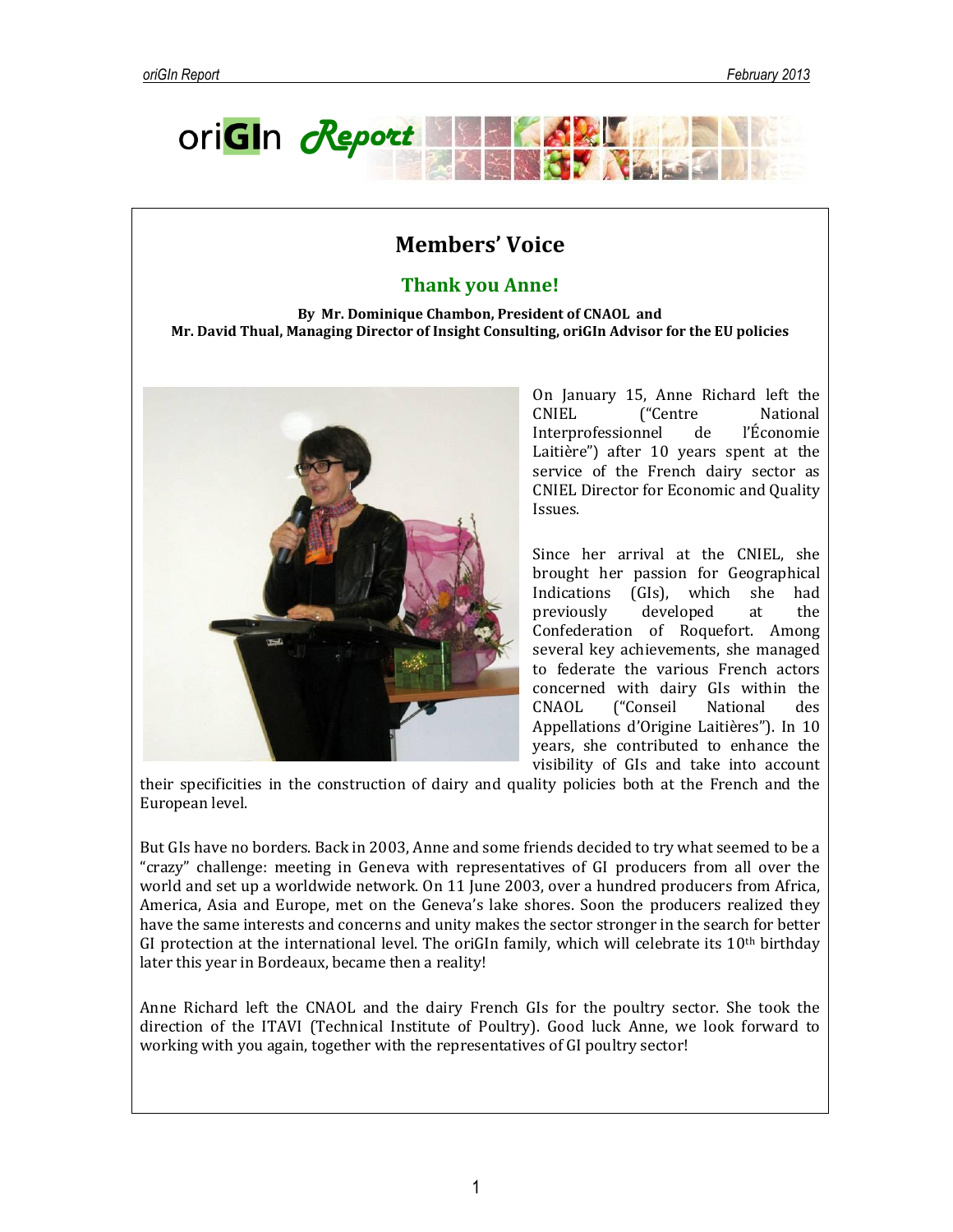## **INTERNATIONAL AFFAIRES**

## **AT THE GLOBAL LEVEL**

#### **WTO: Director-General selection process**

Nine candidates to the post of Director General of the WTO, including three women, have presented themselves at a meeting of the General Council, held from 29 to 31 January. Each of them has made a brief presentation, including their vision for the WTO, followed by a question-and-answer session.

With one exception, the list is composed by nominees coming from self-designated "developing countries": three from Latin America, (Brazil, Costa Rica and Mexico); two from Asia (Indonesia and South Korea); two from Africa (Kenya and Ghana); one from Jordan and one from New Zealand.

The next step of the selection process will be in April and May and consists in iterative rounds of consultations conducted by the General Council Chair. The goal is to choose the new Director General by consensus.

The final decision should be taken by the General Council no later than the  $31<sup>st</sup>$  of May 2013.

Further information at:

[http://ictsd.org/i/news/bridgesweekly/15258](http://ictsd.org/i/news/bridgesweekly/152584/)  $4/$ 

### **WTO: Ministerial Conference in Bali**

During the 9th WTO Ministerial Conference scheduled for the next December (3 to 6) WTO Members hope to clinch a small package of deliverables from the larger Doha Development Agenda. This should include components on Agriculture, Trade Facilitation and items of special interest to developing and least developed country countries.

Further information at:

[http://ictsd.org/i/news/bridgesweekly/15315](http://ictsd.org/i/news/bridgesweekly/153158/) [8/](http://ictsd.org/i/news/bridgesweekly/153158/)

## **Consortium for Common Food Names (CCFN): Meeting with WTO delegations**

On February 7, the representatives of the CCFN met with several WTO delegations in Geneva. According to oriGIn's sources, the main purpose of the meeting was to push for an international list of generic names together with criteria to update periodically such list.

**The criteria presented – especially a significant production outside the GI applicant region – are extremely worrying and show how the CCFN approach does not take into account the protection of quality, tradition and investments behind the GI scheme. oriGIn will keep monitoring these developments.** 

Moreover, in a bilateral meeting with the EU Member States, the Consortium strongly criticized the EU policy to secure a strong protection of European GIs in key export markets through a web of bilateral agreements.

## **Africa: Registration of 3 GIs by the AOIP**

**In February, the African Organization for Intellectual Property (AOIP) – which covers 16 Member States in Western and Central Africa - has awarded for the first time the Protected Geographical Indication status to three African product names:**

- Pepper Penja (Cameroun): cultivated in the tropical lowlands of Cameroon, its "terroir", combined with the expertise of local producers gives the product a unique taste.
- Oku honey (Cameroun): grown and harvested according to ancient traditions in Cameroon, it is recognizable by its white color, its natural creamy texture and its aromas of flowers and citrus. It has medicinal properties.
- Café Ziama-Macenta (Guinea): Robusta which approximates Arabica but with a tangy flavor and little bitter. Its features come from the forest soil and microclimate which gives a persistent aroma, at once strong and fine.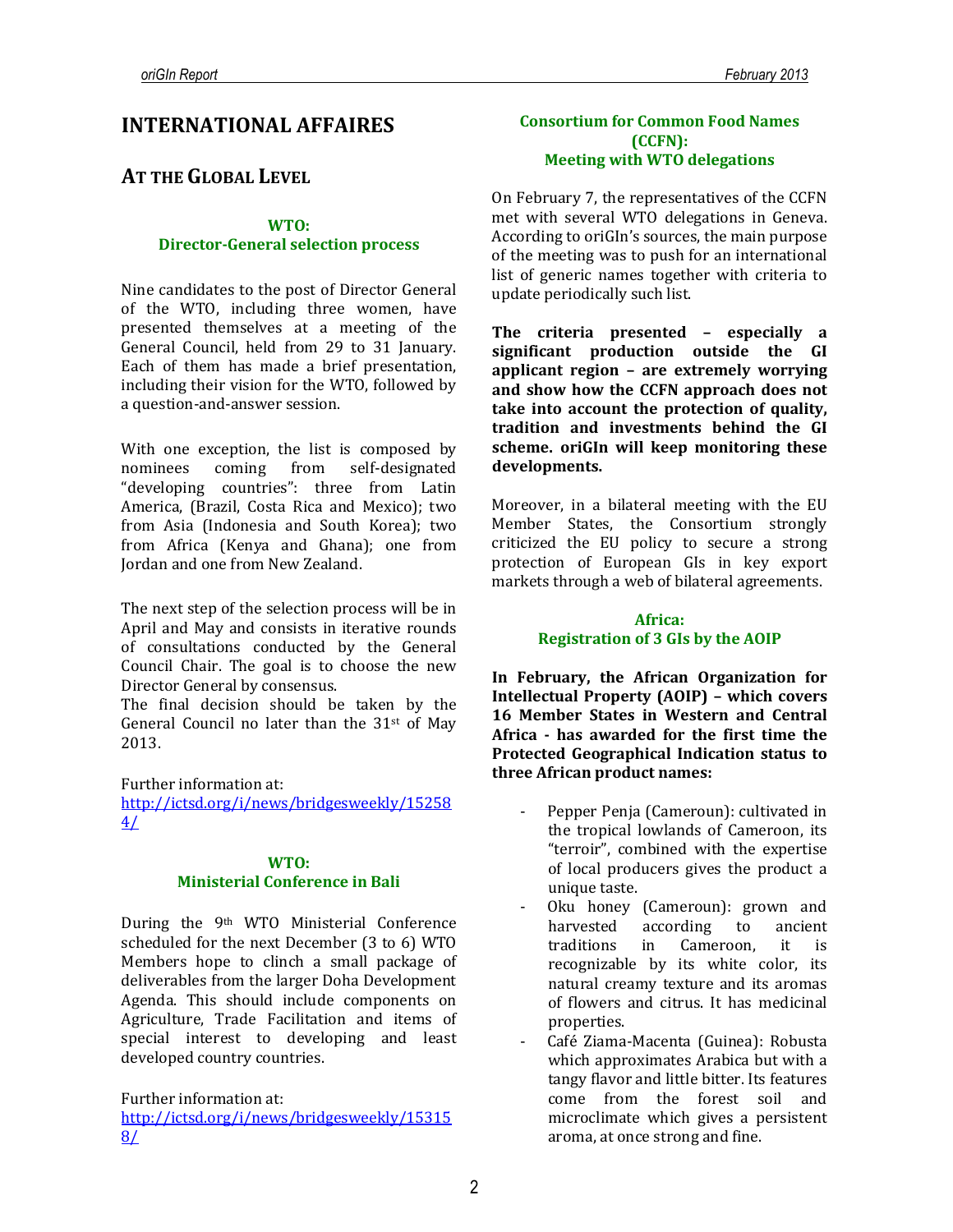These three products will participate in the International Agriculture exhibition in Paris, from February 23 to March 6.

More information at (only in French): [http://www.objectif](http://www.objectif-developpement.fr/blog/2013/02/20/agenda-miel-doku-poivre-de-penja-et-cafe-ziama-macenta-les-trois-premieres-indications-geographiques-protegees-africaines-au-salon-de-lagriculture-de-paris/)[developpement.fr/blog/2013/02/20/agenda](http://www.objectif-developpement.fr/blog/2013/02/20/agenda-miel-doku-poivre-de-penja-et-cafe-ziama-macenta-les-trois-premieres-indications-geographiques-protegees-africaines-au-salon-de-lagriculture-de-paris/)[miel-doku-poivre-de-penja-et-cafe-ziama](http://www.objectif-developpement.fr/blog/2013/02/20/agenda-miel-doku-poivre-de-penja-et-cafe-ziama-macenta-les-trois-premieres-indications-geographiques-protegees-africaines-au-salon-de-lagriculture-de-paris/)[macenta-les-trois-premieres-indications](http://www.objectif-developpement.fr/blog/2013/02/20/agenda-miel-doku-poivre-de-penja-et-cafe-ziama-macenta-les-trois-premieres-indications-geographiques-protegees-africaines-au-salon-de-lagriculture-de-paris/)[geographiques-protegees-africaines-au-salon](http://www.objectif-developpement.fr/blog/2013/02/20/agenda-miel-doku-poivre-de-penja-et-cafe-ziama-macenta-les-trois-premieres-indications-geographiques-protegees-africaines-au-salon-de-lagriculture-de-paris/)[de-lagriculture-de-paris/](http://www.objectif-developpement.fr/blog/2013/02/20/agenda-miel-doku-poivre-de-penja-et-cafe-ziama-macenta-les-trois-premieres-indications-geographiques-protegees-africaines-au-salon-de-lagriculture-de-paris/)

& [http://www.cirad.fr/actualites/toutes-les](http://www.cirad.fr/actualites/toutes-les-actualites/communiques-de-presse/2013/indications-geographiques)[actualites/communiques-de](http://www.cirad.fr/actualites/toutes-les-actualites/communiques-de-presse/2013/indications-geographiques)[presse/2013/indications-geographiques](http://www.cirad.fr/actualites/toutes-les-actualites/communiques-de-presse/2013/indications-geographiques)

#### **South Africa: Rooibos producers fight to protect the geographical name**

In 2012, a French company applied to register in France trademarks incorporating the terms "South African Rooibos" and "Rooibos". If granted, the enterprise would own the exclusive rights on the name rooibos in France, the biggest export market for the famous South African tea.

As a plant grown solely in parts of Western Cape and Northern Cape the unique properties of rooibos could be protect as a GI, but there is no legal basis in South Africa. An alternative would be to pursue a domestic protection as either a collective or certification mark under the Trade Marks Act of South Africa. But this solution, which presents its own challenges, has so far not been finalized by the local producers.

The lack of national protection makes it weaker the case to oppose the above-mentioned trademarks requested in France. Likewise, the lack of protection in the country of origin has been an obstacle to obtain the GI status for Rooibos in the EU.

#### More information at:

[http://www.bdlive.co.za/businesstimes/2013/](http://www.bdlive.co.za/businesstimes/2013/02/03/rooibos-fights-to-protect-its-name) [02/03/rooibos-fights-to-protect-its-name](http://www.bdlive.co.za/businesstimes/2013/02/03/rooibos-fights-to-protect-its-name) & [http://www.ip-watch.org/2013/02/15/south](http://www.ip-watch.org/2013/02/15/south-africa-beating-about-the-rooibos/?utm_source=twitterfeed&utm_medium=twitter&utm_campaign=Feed:+ip-watch+%28Intellectual+Property+Watch%29)[africa-beating-about-the](http://www.ip-watch.org/2013/02/15/south-africa-beating-about-the-rooibos/?utm_source=twitterfeed&utm_medium=twitter&utm_campaign=Feed:+ip-watch+%28Intellectual+Property+Watch%29)[rooibos/?utm\\_source=twitterfeed&utm\\_mediu](http://www.ip-watch.org/2013/02/15/south-africa-beating-about-the-rooibos/?utm_source=twitterfeed&utm_medium=twitter&utm_campaign=Feed:+ip-watch+%28Intellectual+Property+Watch%29) [m=twitter&utm\\_campaign=Feed:+ip](http://www.ip-watch.org/2013/02/15/south-africa-beating-about-the-rooibos/?utm_source=twitterfeed&utm_medium=twitter&utm_campaign=Feed:+ip-watch+%28Intellectual+Property+Watch%29)[watch+%28Intellectual+Property+Watch%29](http://www.ip-watch.org/2013/02/15/south-africa-beating-about-the-rooibos/?utm_source=twitterfeed&utm_medium=twitter&utm_campaign=Feed:+ip-watch+%28Intellectual+Property+Watch%29)

### **USA: Fighting for the protection of "Idaho Potatoes" in Turkey**

The State of Idaho is trying to block a trademark application filled by an agricultural company in Turkey on the word "IDAHO".

The application is seen as a risk since the term can be diluted and become generic. Moreover, if the mark is granted, the legitimate American producers of Idaho potatoes would be barred from using or protecting the term "IDAHO" for their products in Turkey. As a result, a resolution against the trademark at issue was made by the Idaho legislature. Following this, the Turkish trademark institute is reconsidering the application.

The "Idaho Potatoes Commission" – the State Agency in charge of the GI – owns the trademarks "Idaho", "Grown in Idaho" and others variations in the US (the trademark system is currently the only one available to secure GI protection in the US) and in other 10 countries. **This case confirms once again the problems and costs associated with the protection of GIs and the monitoring of infringements in foreign jurisdictions. Likewise, it confirms the urgent need for stronger international rules on GI protection and in particular an international register covering all GIs and having meaningful legal effects.** 

More information at: [http://www.opb.org/news/article/npr](http://www.opb.org/news/article/npr-keeping-idaho-potatoes-from-becoming-brussels-sprouts/)[keeping-idaho-potatoes-from-becoming](http://www.opb.org/news/article/npr-keeping-idaho-potatoes-from-becoming-brussels-sprouts/)[brussels-sprouts/](http://www.opb.org/news/article/npr-keeping-idaho-potatoes-from-becoming-brussels-sprouts/)

#### **USA: "Prosciutto Toscano" is only from Tuscany**

After a long process started in 2008, **the Italian PDO "Prosciutto Toscano" obtained protection in the US as a certification mark.** It is intended to certify that the product originates in the region of Tuscany (Italy), and that the preparation, production, and processing of the ham take place in the area identified in the product specifications, hereby guarantying authenticity and traceability to consumers.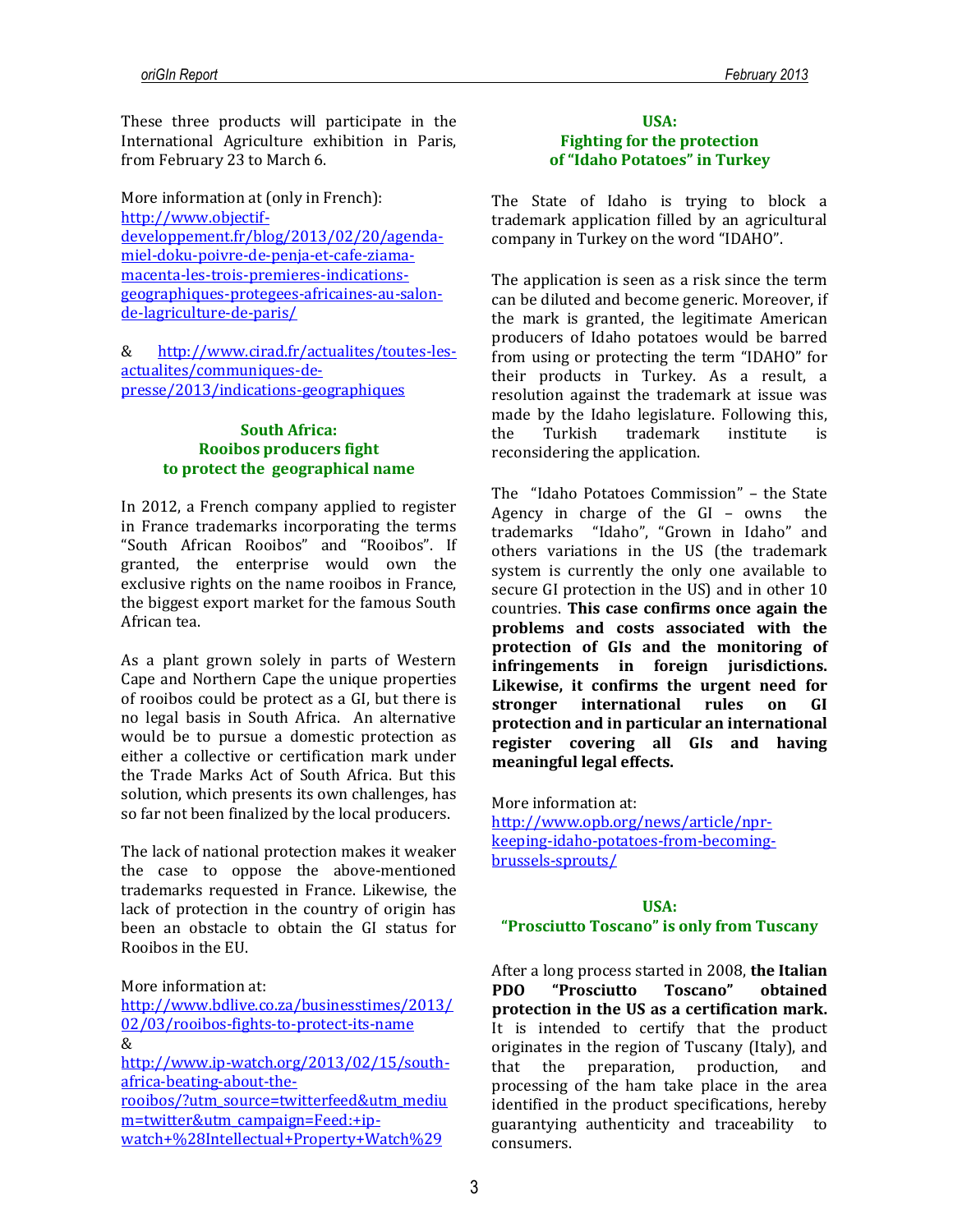The *Consorzio del Prosciutto Toscano DOP* intends to seek GI protection also in Australia, Canada and Japan.

More information (only in Italian) at: [http://www.newsfood.com/q/ee234f35/usa](http://www.newsfood.com/q/ee234f35/usa-ufficialmente-registrato-il-marchio-del-prosciutto-toscano/)[ufficialmente-registrato-il-marchio-del](http://www.newsfood.com/q/ee234f35/usa-ufficialmente-registrato-il-marchio-del-prosciutto-toscano/)[prosciutto-toscano/](http://www.newsfood.com/q/ee234f35/usa-ufficialmente-registrato-il-marchio-del-prosciutto-toscano/)

## **Colombia: Enforcement measures of the defense of its traditional products**

On February 6, 75,000 counterfeited *''Sombreros Vueltiaos''* from China have been confiscated by the Colombian Police. By the end of January this year, 800 false hats had been also confiscated.

These measures were taken to enforce the **Resolution 439 of the Superintendency of Industry and Commerce (SIC) of Colombia, which ordered immediate suspension of manufacturing and marketing of hats which imitate the ones bearing the** *Denominación de origen* **(DO) "Tejeduría Zenú" (the name of the indigenous community "Zenú" from San Andrés de Sotavento),** which are also identified with the collective mark "Sombrero Vueltiao".

These measures aim at defending Colombian traditional products as well as protecting DO producers and consumers.

Further information (only in Spanish) at: [http://www.sic.gov.co/la-policia](http://www.sic.gov.co/la-policia-metropolitana-de-cartagena-realizo-incautacion-de-sombreros-vueltiaos-falsos)[metropolitana-de-cartagena-realizo](http://www.sic.gov.co/la-policia-metropolitana-de-cartagena-realizo-incautacion-de-sombreros-vueltiaos-falsos)[incautacion-de-sombreros-vueltiaos-falsos.](http://www.sic.gov.co/la-policia-metropolitana-de-cartagena-realizo-incautacion-de-sombreros-vueltiaos-falsos) and [http://www.sic.gov.co/documents/10157/0/B](http://www.sic.gov.co/documents/10157/0/Boletin_Sombreros_Vueltiaos.pdf/972f9381-d72e-47f4-b319-f1b38014f6f5) [oletin\\_Sombreros\\_Vueltiaos.pdf/972f9381](http://www.sic.gov.co/documents/10157/0/Boletin_Sombreros_Vueltiaos.pdf/972f9381-d72e-47f4-b319-f1b38014f6f5) [d72e-47f4-b319-f1b38014f6f5](http://www.sic.gov.co/documents/10157/0/Boletin_Sombreros_Vueltiaos.pdf/972f9381-d72e-47f4-b319-f1b38014f6f5)

#### **Colombia: Launching of a DO label**

On 19 February, within the seminar on ''Intellectual Property and innovation: steps towards development'' held in Bogotá, **the SIC of Colombia launched a label for Colombian DO.** Among others, the following names are currently protected in Colombia as DO: *Café de Colombia, Tejeduras de San Jacinto, la Cerámica* 

*Artesanal de Ráquira, Cholupa del Huila, Café de Nariño,* and *Tejeduras Zenú*.

The Superintendent of Industry and Commerce, Mr. Pablo Felipe Robledo Del Castillo, said that this label is an additional element of protection for Colombian producers as well as for consumers, noting that it also contributes to the national brand development.

Further information (only in Spanish) is available at the following link: [http://www.sic.gov.co/es/web/guest/colombi](http://www.sic.gov.co/es/web/guest/colombia-ya-tiene-su-propio-sello-de-denominacion-de-origen) [a-ya-tiene-su-propio-sello-de-denominacion](http://www.sic.gov.co/es/web/guest/colombia-ya-tiene-su-propio-sello-de-denominacion-de-origen)[de-origen](http://www.sic.gov.co/es/web/guest/colombia-ya-tiene-su-propio-sello-de-denominacion-de-origen)

### **Chile: New GI granted to "Congrejo Dorado de Juan Fernández"**

**On January 30, ''Cangrejo Dorado de Juan Fernandez'' obtained the GI recognition by the Chilean Institute of Industrial Property, becoming the third GI granted to a sea food name, after ''Langosta de Juan Fernandez'' and ''Atun de la Isla de Pascua''.** 

This golden crab is a large brown crustacean found around the islands of the Archipelago Juan Fernandez, as well as around the islands San Felix and San Ambrosio (Islas Desventuradas), constituting the second most important economic resource exploited in this geographical zone.

Registration for this GI was requested as part of the program ''Sello de Origen'' launched by the Ministry of Finance of Chile and INAPI aimed at promoting geographical indications as a tool to protect the unique Chilean heritage and to support local development.

The Minister of Economy, Development and Tourism, Pablo Longueira noted that GIs are a huge development tool for Chilean producers in important economic sectors such as foodstuffs, handicrafts and manufactures. For its part, the National Director of INAPI, Maximiliano Santa Cruz, highlighted the benefit of strengthening the association between small producers to create a competitive advantage for these products.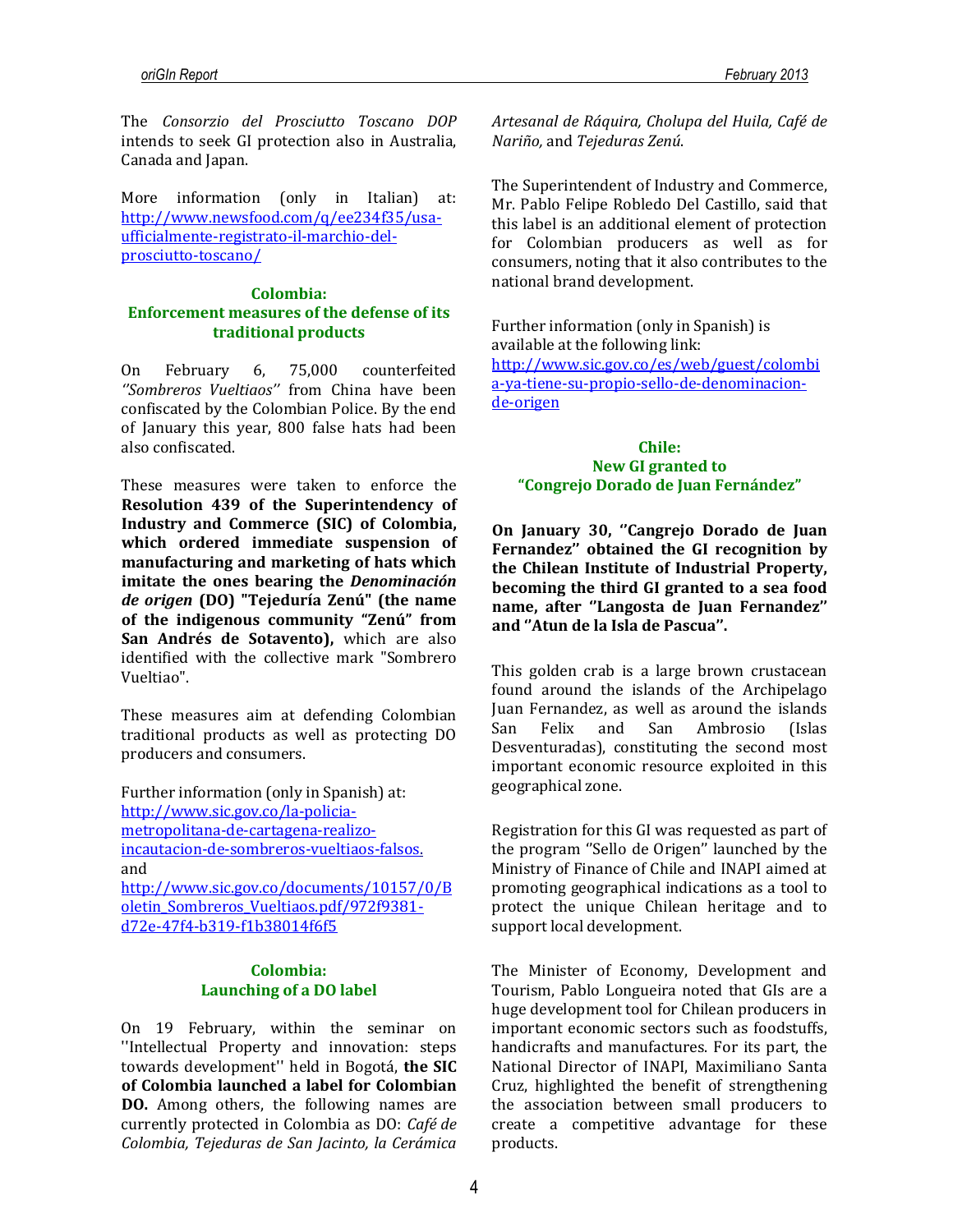Further information (only in Spanish) at: [http://www.inapi.cl/portal/prensa/607/w3](http://www.facebook.com/l.php?u=http%3A%2F%2Fwww.inapi.cl%2Fportal%2Fprensa%2F607%2Fw3-article-3139.html&h=8AQF_jJSd) [article-3139.html](http://www.facebook.com/l.php?u=http%3A%2F%2Fwww.inapi.cl%2Fportal%2Fprensa%2F607%2Fw3-article-3139.html&h=8AQF_jJSd)

#### **Brazil: Recognition of French PDO "Roquefort"**

## **On 5 February, the Brazilian Institute of Industrial Property - INPI - recognized the French PDO ''Roquefort'' as a GI in Brazil.**

This cheese comes from the region of Roquefort-sur-Soulzon in southern France. It is matured in underground caves located in Combalou, where it is exposed to the fungus *Penicillium roqueforti*, acquiring its unique features. Roquefort is exclusively made from raw coagulated sheep's milk. It has a cylindrical shape of 19-20cm green diameter with distinctive veins of green [mold](http://en.wikipedia.org/wiki/Mold) produced by the *Penicillium roqueforti* spores.

Further information (only in Portuguese) at: [http://www.inpi.gov.br/portal/artigo/roquefor](http://www.inpi.gov.br/portal/artigo/roquefort_e_reconhecido_como_indicacao_geografica) [t\\_e\\_reconhecido\\_como\\_indicacao\\_geografica](http://www.inpi.gov.br/portal/artigo/roquefort_e_reconhecido_como_indicacao_geografica)

### **India: Latest GI developments**

As announced in the last oriGIn's report, the GI application filed for "Meerut Scissors" was accepted on February 12. These historical scissors, which have to face counterfeited versions sold as "made in Meerut", are now protected by the GI status.

More information at: [http://articles.economictimes.indiatimes.com/](http://articles.economictimes.indiatimes.com/2013-02-12/news/37058877_1_gi-mark-gi-status-gi-tag) [2013-02-12/news/37058877\\_1\\_gi-mark-gi](http://articles.economictimes.indiatimes.com/2013-02-12/news/37058877_1_gi-mark-gi-status-gi-tag)[status-gi-tag](http://articles.economictimes.indiatimes.com/2013-02-12/news/37058877_1_gi-mark-gi-status-gi-tag)

On the other hand, submitted in June 2010 by the "Thanjavur Muscial Instruments Workers Co-operative Cottage Industrial Society Limited", the GI application to register "Thanjavur Veena" is currently under the examination stage. The formalities of registration should be completed by March 2013. The registration of this most ancient and revered musical instrument of South India is of special importance for the artisans who have a domicile in and around the town of Thanjavur. The variety of wood to realize the product is from a particular strain of matured jackwood

tree, which is unique in the area as well as the craftsmanship and the skill in making the functional resonator of the veena.

More information at: [http://www.thehindubusinessline.com/feature](http://www.thehindubusinessline.com/features/thanjavur-veena-set-to-get-gi-tag-soon/article4341046.ece) [s/thanjavur-veena-set-to-get-gi-tag](http://www.thehindubusinessline.com/features/thanjavur-veena-set-to-get-gi-tag-soon/article4341046.ece)[soon/article4341046.ece](http://www.thehindubusinessline.com/features/thanjavur-veena-set-to-get-gi-tag-soon/article4341046.ece)

Moreover, on behalf of the "Dindigul Lock Workers Industrial Co-operative Society" an application has been filed to register "Dindigul Locks" as a GI. The features of Dindigul Locks are its twin keys or sometimes three keys for a single lock and locks with multi-locking system. The shackles are therefore meticulously designed and hard to break. The art of lock making is practiced within around five km radius of the town and gives jobs to over 3,000 families.

More information at:

[http://www.thehindu.com/todays-paper/tp](http://www.thehindu.com/todays-paper/tp-national/tp-tamilnadu/gi-tag-sought-for-dindigul-locks/article4376871.ece)[national/tp-tamilnadu/gi-tag-sought-for](http://www.thehindu.com/todays-paper/tp-national/tp-tamilnadu/gi-tag-sought-for-dindigul-locks/article4376871.ece)[dindigul-locks/article4376871.ece](http://www.thehindu.com/todays-paper/tp-national/tp-tamilnadu/gi-tag-sought-for-dindigul-locks/article4376871.ece)

Finally, while there are on the verge of extinction, the horticulture department in Mysore, is seeking to protect through the GI appellation the crops Nanjangud Rasabale (banana), Mysore Mallige and Mysore veeledele (betel leaf). But they want the products to be recognized as an outcome of organic farming over the conventional system. Supporting by convincing researches the officials are now encouraging farmers in the region to grow those crops using organic method.

More information at:

[http://articles.timesofindia.indiatimes.com/20](http://articles.timesofindia.indiatimes.com/2013-02-05/mysore/36763382_1_organic-method-mysore-mallige-three-crops) [13-02-05/mysore/36763382\\_1\\_organic](http://articles.timesofindia.indiatimes.com/2013-02-05/mysore/36763382_1_organic-method-mysore-mallige-three-crops)[method-mysore-mallige-three-crops](http://articles.timesofindia.indiatimes.com/2013-02-05/mysore/36763382_1_organic-method-mysore-mallige-three-crops)

#### **China: Latest GI developments**

On January 21, "Taishan green tea" has been recognized has "Agro-Product Geographical Indication". This recognition will provide legal protection, reinforce its popularity and image. More information at:

[http://www.chinadaily.com.cn/m/taishan/e/2](http://www.chinadaily.com.cn/m/taishan/e/2013-01/21/content_16148618.htm) [013-01/21/content\\_16148618.htm](http://www.chinadaily.com.cn/m/taishan/e/2013-01/21/content_16148618.htm)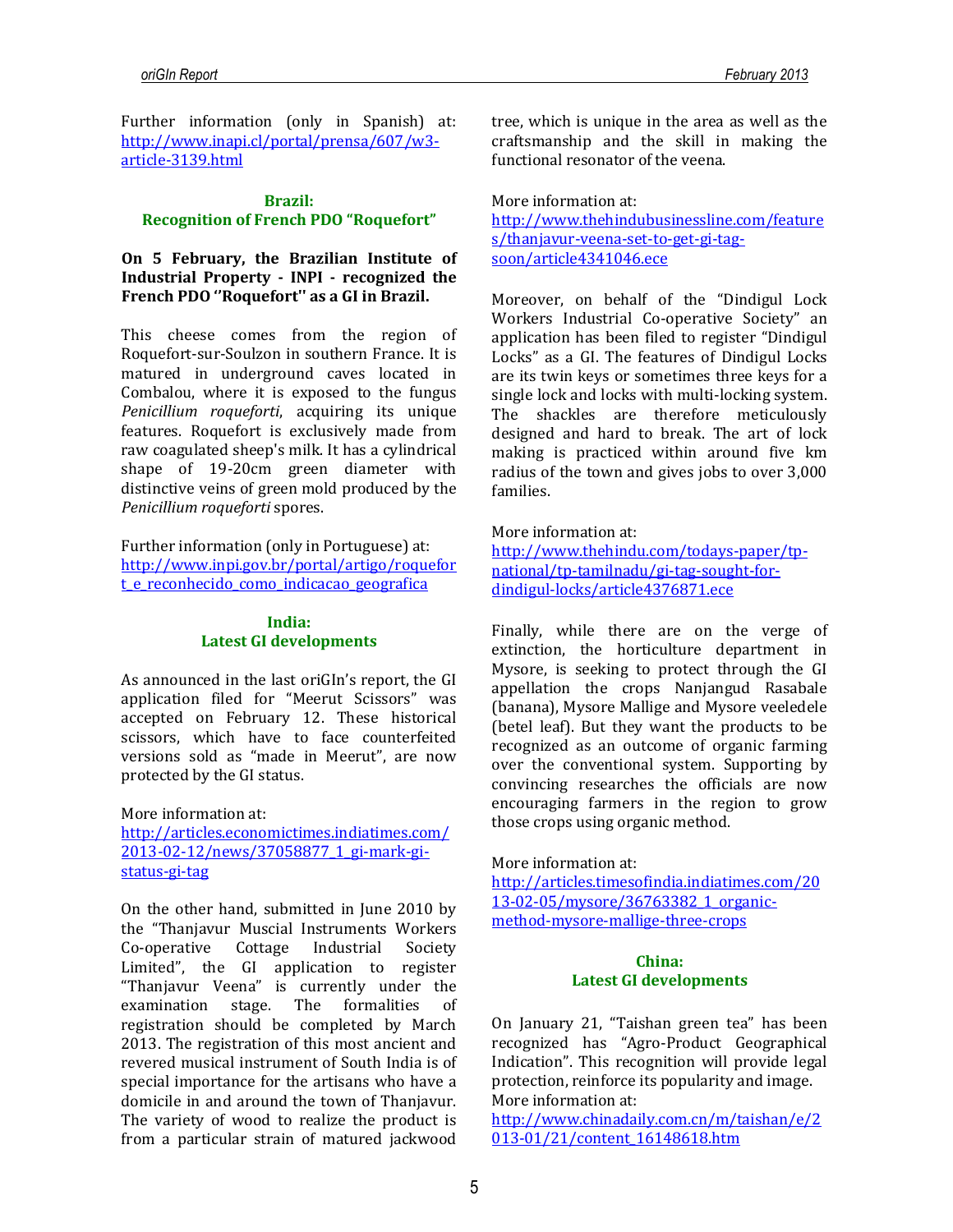## **Switzerland: Registration of "Café de Colombia" as PGI**

On January 31, the registration request for the PGI "Café de Colombia" has been published in Switzerland in the Swiss Official Gazette of Commerce. This is the first single registration procedure for a foreign name in Switzerland.

The Federal Register of Protected Designations of Origin and Geographical Indications has currently registered: 19 PGI and 9 PDO.

More information at (only in French): [http://www.admin.ch/aktuell/00089/?lang=fr](http://www.admin.ch/aktuell/00089/?lang=fr&msg-id=47615) [&msg-id=47615](http://www.admin.ch/aktuell/00089/?lang=fr&msg-id=47615)

#### **France: Decision on Argane**

In a case brought by the company "Pierre Fabre", holder of the French verbal trademark "Argane", against the society Clairjoie, user of the name "Karité-Argane" for one of its products, on December 2010 the "Tribunal de Grande Instance" of Paris had considered the trademark at issue void. Following this, the company "Pierre Fabre" appealed the judgment.

On 30 January 2013, the Court of Appeal confirmed the Tribunal's judgment, stating that the term Argane had already acquired a generic nature in France at the time of the registration of the trademark by the company "Pierre Fabre".

Further information at:

[http://www.cabinetbouchara.com/P-23-2-A1](http://www.cabinetbouchara.com/P-23-2-A1-la-marque-argane-de-la-societe-pierre-fabre-dermo-cosmetiques-annulee-par-la-cour-d-appel-de-paris-le-30-janvier-2013.html) [la-marque-argane-de-la-societe-pierre-fabre](http://www.cabinetbouchara.com/P-23-2-A1-la-marque-argane-de-la-societe-pierre-fabre-dermo-cosmetiques-annulee-par-la-cour-d-appel-de-paris-le-30-janvier-2013.html)[dermo-cosmetiques-annulee-par-la-cour-d](http://www.cabinetbouchara.com/P-23-2-A1-la-marque-argane-de-la-societe-pierre-fabre-dermo-cosmetiques-annulee-par-la-cour-d-appel-de-paris-le-30-janvier-2013.html)[appel-de-paris-le-30-janvier-2013.html](http://www.cabinetbouchara.com/P-23-2-A1-la-marque-argane-de-la-societe-pierre-fabre-dermo-cosmetiques-annulee-par-la-cour-d-appel-de-paris-le-30-janvier-2013.html)

## **BILATERAL / REGIONAL ISSUES**

## **EU-USA Transatlantic Trade and Investment Partnership (TTIP)**

The EU-US High Level Group (HLG), set up in 2011, has finally published on February 13 its final report. Therefore the US and EU have decided to initiate the internal procedures necessary to launch officially negotiations on a Transatlantic Trade and Investment Partnership. Concretely the Commission will

present a draft negotiating mandate to the Council in the second half of March, which has to get the green light from Trade Ministers normally in June 14 during the Trade Council. The US administration will, for its part, send a notification to Congress, which has 90 days to react.

EU representatives and President Obama strongly support this launch which should intervene before the end of the Irish Presidency that is to say mid-June at the occasion of the EU/USA Summit. The main points to discuss will be: the access to the market, services, tariffs and non-tariff barriers, investment, regulatory issues and public procurement and intellectual property rights (including GIs).

EU has insisted to have an explicit reference to GIs in the final report so they could mention their system of protecting goods other than wine and spirits in the agreement. On that point the report indicates that the two sides will "sustain and enhance" their work but also that neither side wants to cover the entire gamut of IPR issues in the talks.

The issue of GIs protection will be a strong topic during the negotiations taking into consideration the difference of views between the EU and US. Among others, exports of dairy products, especially cheese, will be at the heart of discussions.

#### More information at:

[http://ictsd.org/i/news/bridgesweekly/15385](http://ictsd.org/i/news/bridgesweekly/153859/) [9/](http://ictsd.org/i/news/bridgesweekly/153859/)

#### **EU – Canada**

The hope to conclude the negotiations early 2013 is now gone. Indeed both sides remain far apart on crucial issues. It concerns investment, services but in particular agriculture.

Indeed, Canadians are asking for a greater market access for beef, pig meat and sweet corn and are ready to make effort on the access of European dairy products in exchange for an increased market share for non agricultural products. EU for its part is calling for a Tariff Rate Quota to protect sensitive products such as beef and pork as well as for a duty-free access into Canada for eggs and poultry.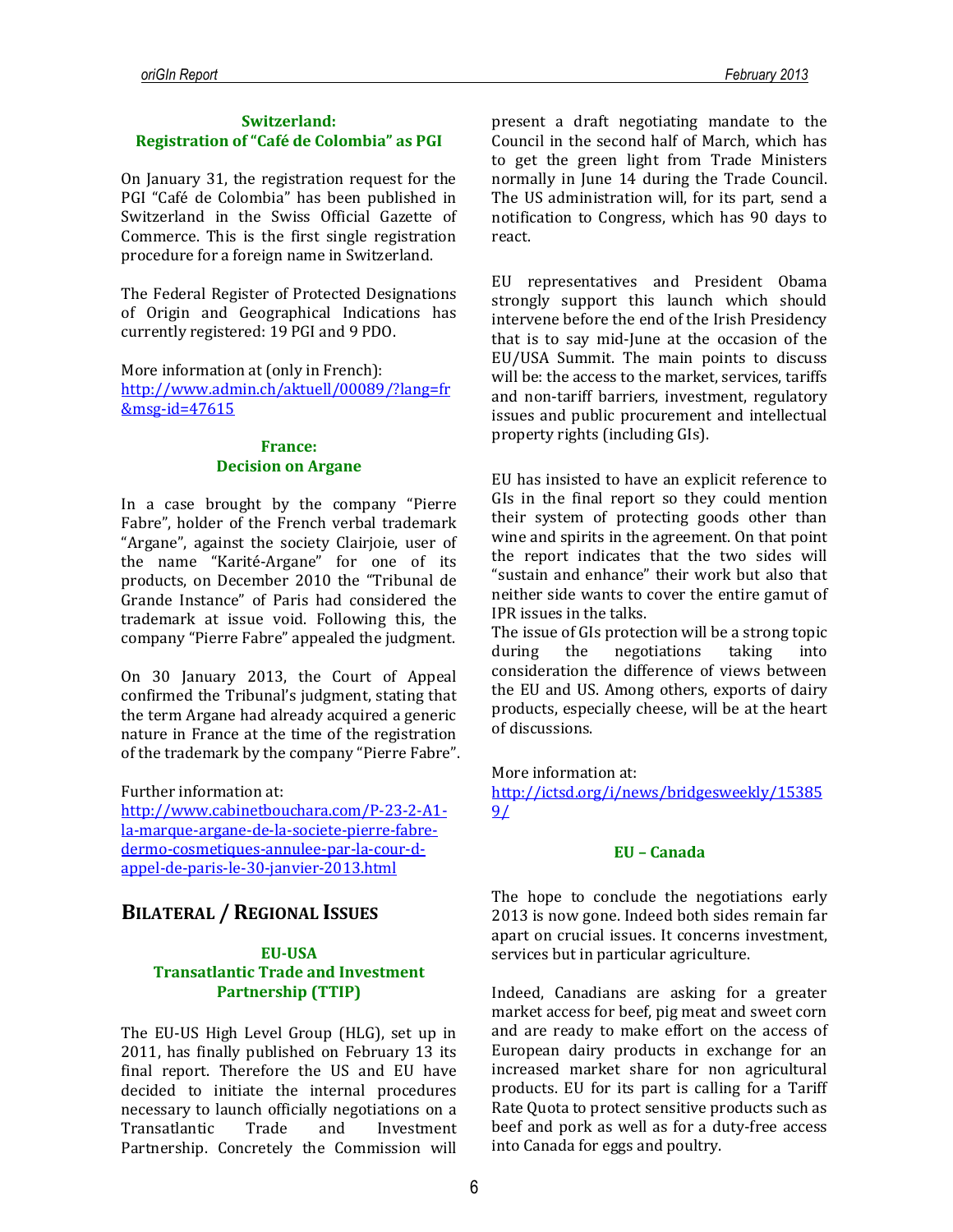Besides European system of GIs emerged as a major stumbling block as Canadians continue to label their products with protected geographical names. Moreover points of views are diverging on "rule of origin" particularly for processed agricultural products.

The conclusion of the talks is rescheduled for March or April.

#### **EU – India**

Waited since last autumn, EU and India should conclude the talks in April just after the last round of negotiations scheduled for March.

The EU-India Ministerial meeting, which took place January 30, was the occasion to stocktaking of progress made since the last summit (February 2012). In particular progresses have been achieved with regard to sanitary and phyto-sanitary rules.

**The negotiations cover as well intellectual property rights, but this issue has not yet advanced. In this respect, the main obstacle to an agreement on GIs is the fact that India's law cover non agricultural GIs (which indeed represent the large majority of GIs currently protected in India), while the EU does not provide yet a sui generis legal framework for non agricultural GIs.** 

More information at:

[http://ictsd.org/i/news/bridgesweekly/15476](http://ictsd.org/i/news/bridgesweekly/154767/)  $7/$ 

#### **EU – Mercosur**

The negotiations were launched in May 2010 and, after more than two years of technical work; the EU has proposed an exchange of market access concessions in order to give a new impetus to the talks.

More information at: [http://europa.eu/rapid/press-release\\_MEMO-](http://europa.eu/rapid/press-release_MEMO-13-113_en.htm?locale=en)[13-113\\_en.htm?locale=en](http://europa.eu/rapid/press-release_MEMO-13-113_en.htm?locale=en)

#### **FTA Costa Rica – Peru**

The FTA between Costa Rica and Peru, which recognizes the protection of several GIs in the partner's jurisdiction, will be approved in the next 3 months by the Parliament of Costa Rica.

**This FTA establishes in its Article 9.4 rules for GI protection and expressly recognizes in its Annex 9.4. protection for Pisco, Maíz Blanco Gigante Cusco, Chulucanas, Pallar de Ica, Café Villa Rica, Loche de Lambayeque, Café Machu Picchu –Huadquiña from Peru, and Banano de Costa Rica from Costa Rica**.

#### Further information at:

[http://www.andina.com.pe/Espanol/noticia](http://www.andina.com.pe/Espanol/noticia-asamblea-legislativa-costa-rica-aprobaria-tlc-peru-primer-trimestre-444895.aspx)[asamblea-legislativa-costa-rica-aprobaria-tlc](http://www.andina.com.pe/Espanol/noticia-asamblea-legislativa-costa-rica-aprobaria-tlc-peru-primer-trimestre-444895.aspx)[peru-primer-trimestre-444895.aspx](http://www.andina.com.pe/Espanol/noticia-asamblea-legislativa-costa-rica-aprobaria-tlc-peru-primer-trimestre-444895.aspx) and http://www.sice.oas.org/TPD/CACM\_PER/Draf t\_Text\_CRI\_PER\_26.05.2011\_s/Cap%209-

%20Propiedad%20Intelectual.pdf

## **EUROPEAN AFFAIRS**

## **GI POLICY**

## **OHIM: Refusal to register "PERLE' " as mark**

Confirming the OHIM's judgment, the General Court refused to register the name "PERLE'" as a trademark with respect to wines, spirits, liquors, sparkling wines, alcoholic extracts (Class 33), due to the fact that the term is descriptive and both in English and French it refers to slightly sparkling wine.

The applicant, who had applied for a figurative Community trademark, was asked to submit more proof of the distinctiveness for the name. The General Court concluded that he failed to do so.

More information at: [https://www.marques.org/class46/default.asp](https://www.marques.org/class46/default.asp?D_A=20130205#3103) [?D\\_A=20130205#3103](https://www.marques.org/class46/default.asp?D_A=20130205#3103)

### **French "Gruyère": Registration of the PGI**

On February 7, the European Commission registered the name "Gruyère" on the PGI list. It will therefore coexist with the Swiss "Gruyère" protected within the European Union in the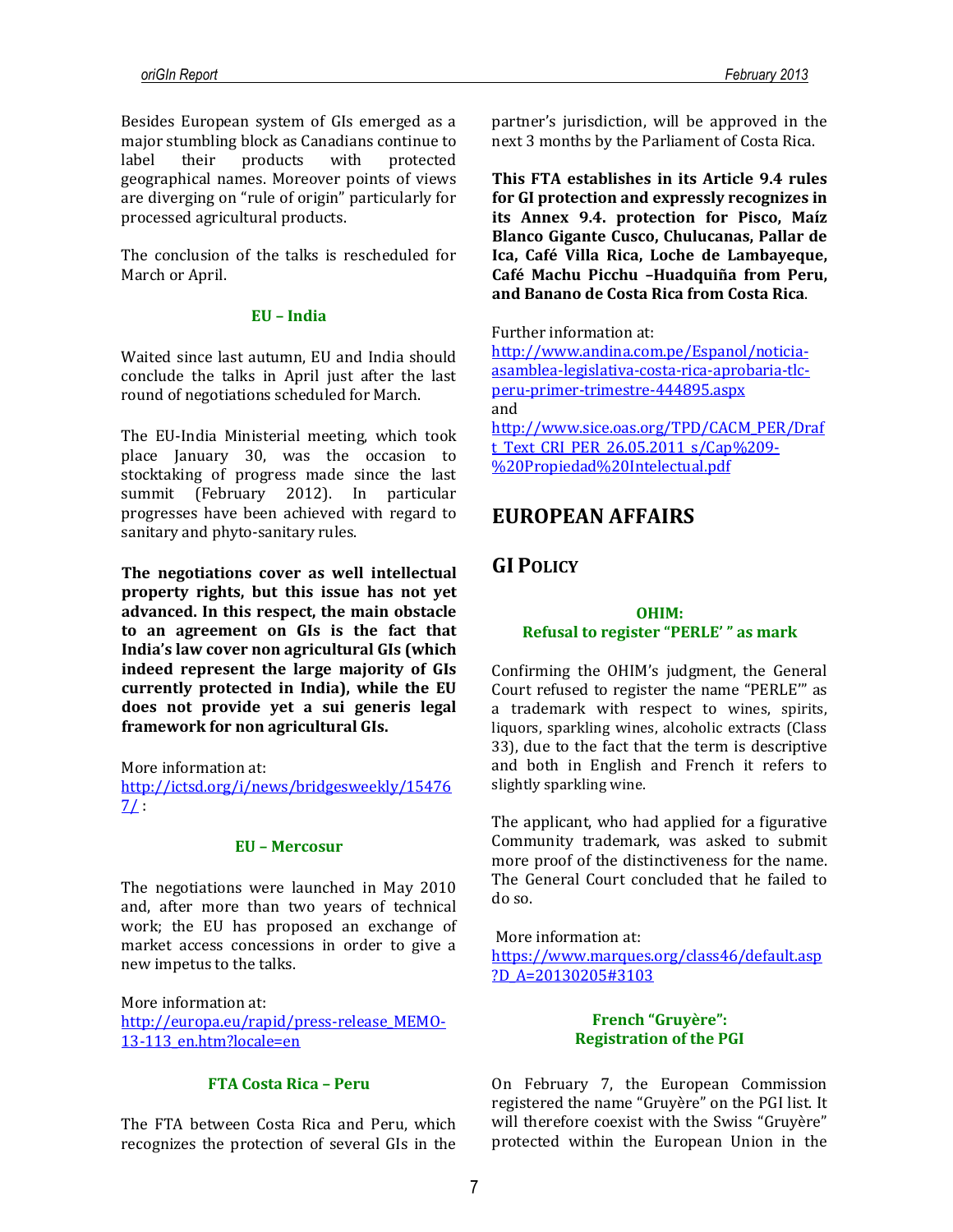framework of the EU-Switzerland Agreement signed in 2011.

French producers should not put on their packaging "any flag, emblem, sign or other graphic representation which may induced the consumer into error".

More information at (only in French): [http://www.rts.ch/info/suisse/4636812-le](http://www.rts.ch/info/suisse/4636812-le-gruyere-francais-peut-garder-son-nom-a-condition-d-avoir-des-trous.html)[gruyere-francais-peut-garder-son-nom-a](http://www.rts.ch/info/suisse/4636812-le-gruyere-francais-peut-garder-son-nom-a-condition-d-avoir-des-trous.html)[condition-d-avoir-des-trous.html](http://www.rts.ch/info/suisse/4636812-le-gruyere-francais-peut-garder-son-nom-a-condition-d-avoir-des-trous.html)

## **Foreign GIs on the Common Market: 1st registration from South Asia**

On 12 February, the registration of  $\cdot$  ข้าวหอมมะลิทุ่งกุลาร้องไห้ » (the Khao Hom Mali fragrant rice from Thailand) was published in the Official Journal.

Further information at:

[http://eur-](http://eur-lex.europa.eu/LexUriServ/LexUriServ.do?uri=OJ:L:2013:041:0003:0008:EN:PDF)

[lex.europa.eu/LexUriServ/LexUriServ.do?uri=O](http://eur-lex.europa.eu/LexUriServ/LexUriServ.do?uri=OJ:L:2013:041:0003:0008:EN:PDF) [J:L:2013:041:0003:0008:EN:PDF](http://eur-lex.europa.eu/LexUriServ/LexUriServ.do?uri=OJ:L:2013:041:0003:0008:EN:PDF)

#### **Wine:**

## **Controversy on the labels Château and Clos**

In the framework of trade talks with the US, the possibility to allow "Château" and "Clos" labels to be used on American wines sold in the EU is under discussion. France opposes this, arguing that while in the EU the term "Chateau" means that the wine was made from grapes grown in a single vineyard, in the US the term may be used generically, as a marketing label.

The discussion was taken straight to a plenary session of the European Parliament (EP) celebrated on 7 February. In the debate, MEPs highlighted the need to protect the EU's geographical indication system and cited imitations of quality-certified European products worldwide. They stressed that if EU traditional designations are authorized for use on imported products, the Commission must guarantee that same quality standards and rules apply. Moreover, Mr. De Castro, President of the Committee on Agriculture and Rural Development of the EP, stressed that it is not just a French concern but it could be a principle affecting the entire EU Quality Policy and asked the Commissioner Ciolos for clarification.

For more information:

[http://www.europarl.europa.eu/news/en/pres](http://www.europarl.europa.eu/news/en/pressroom/content/20130201IPR05584/html/Ch%C3%A2teau-wine-should-mean-the-same-for-everyone-say-MEPs) [sroom/content/20130201IPR05584/html/Ch](http://www.europarl.europa.eu/news/en/pressroom/content/20130201IPR05584/html/Ch%C3%A2teau-wine-should-mean-the-same-for-everyone-say-MEPs) [%C3%A2teau-wine-should-mean-the-same-for](http://www.europarl.europa.eu/news/en/pressroom/content/20130201IPR05584/html/Ch%C3%A2teau-wine-should-mean-the-same-for-everyone-say-MEPs)[everyone-say-MEPs](http://www.europarl.europa.eu/news/en/pressroom/content/20130201IPR05584/html/Ch%C3%A2teau-wine-should-mean-the-same-for-everyone-say-MEPs) and (only in Italian) at: [http://www.ilsole24ore.com/art/impresa-e](http://www.ilsole24ore.com/art/impresa-e-territori/2013-02-08/allarme-denominazioni-vini-castro-171358.shtml?uuid=AbzuMZSH&fromSearch)[territori/2013-02-08/allarme-denominazioni](http://www.ilsole24ore.com/art/impresa-e-territori/2013-02-08/allarme-denominazioni-vini-castro-171358.shtml?uuid=AbzuMZSH&fromSearch)[vini-castro-](http://www.ilsole24ore.com/art/impresa-e-territori/2013-02-08/allarme-denominazioni-vini-castro-171358.shtml?uuid=AbzuMZSH&fromSearch)[171358.shtml?uuid=AbzuMZSH&fromSearch](http://www.ilsole24ore.com/art/impresa-e-territori/2013-02-08/allarme-denominazioni-vini-castro-171358.shtml?uuid=AbzuMZSH&fromSearch)

## **OTHER POLICIES**

## **European Budget: Vote at the European Council on the MFF**

February 8, during the meeting of the European Council, Heads of State and Chief of Government of the EU have agreed on the funding amount dedicated to the Multiannual Financial Framework (MFF) for the period 2014-2020.

Decreasing compared to the previous, the total amounts to 960 billion euro in commitments that is to say 1% of Gross National Income (GNI) while payment appropriations will not exceed 908.4 billion euro. In addition, a clause was inserted to review the implementation of the MFF in 2016.

The Common Agricultural Policy picks the highest endowment. Indeed, a third of the EU budget is granted that is to say 362.79 billion euro. 277.85 billion euro will be allocated to direct payments and market measures (including 2.8 billion euro in case of market crisis) and 84.94 billion euro will go to the financing of rural development.

If Member States were able to agree, the project must still be approved by MEPs. This task will be difficult since the President of the European Parliament and the four leaders of the political groups have expressed reluctance and even threatened a veto to oppose the adoption. Indeed the large gap between loans creates fear that the expenses will not be paid. More flexibility is also required for the redeployment of funds between years and between expenditures items.

Since there can be no MFF without the agreement of the EP, the Commission has asked the Irish Presidency to engage serious